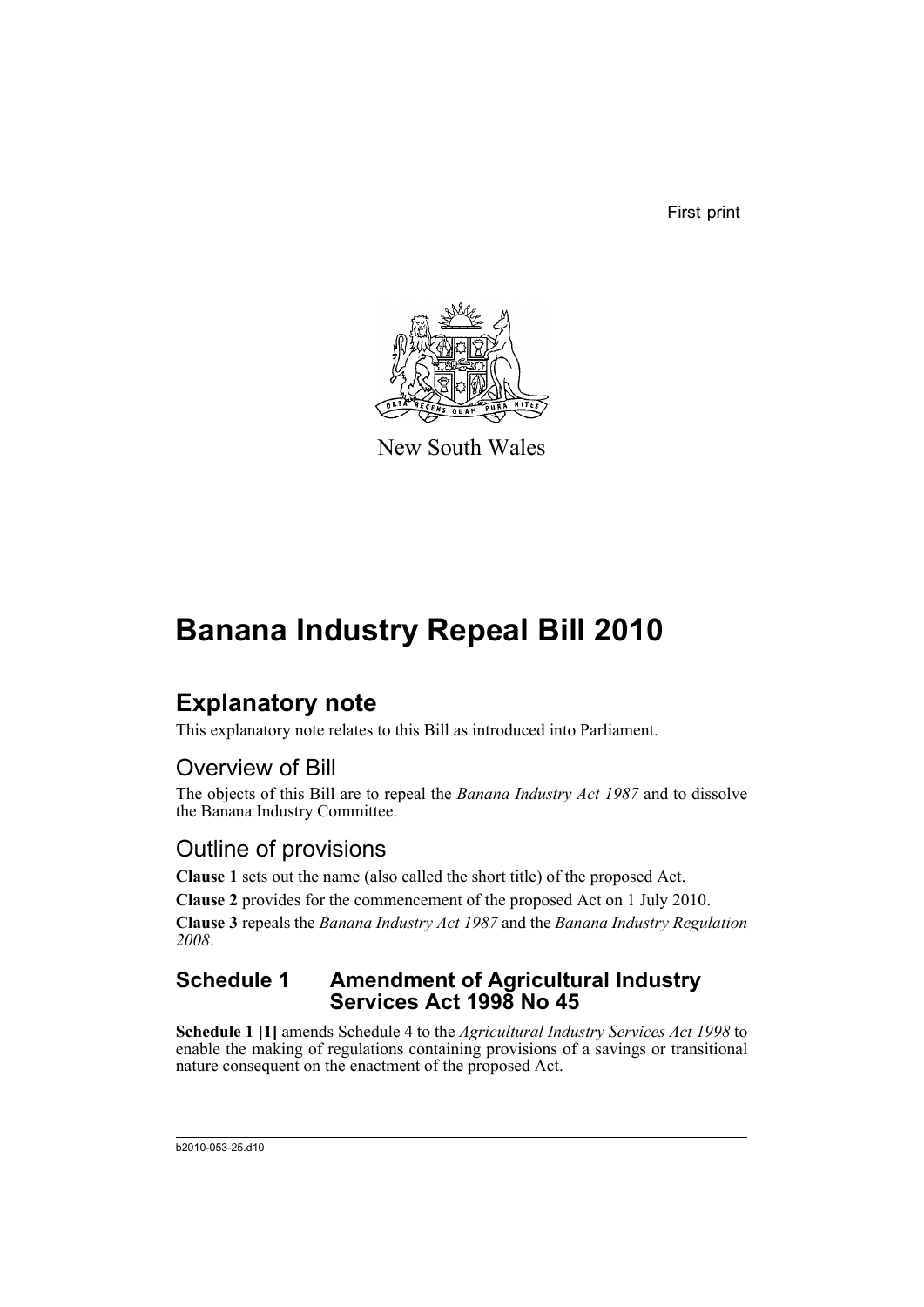Explanatory note

**Schedule 1 [2]** amends Schedule 4 to the *Agricultural Industry Services Act 1998* to provide for the dissolution of the Banana Industry Committee as a consequence of the repeal of the *Banana Industry Act 1987*. The amendment also transfers the assets, rights and liabilities of the Committee to the Crown and requires certain money to be paid to the Australian Banana Growers' Council Inc. or another person or body considered by the Minister to have functions that promote the development of the New South Wales banana industry or that otherwise benefit that industry.

### **Schedule 2 Amendment of other legislation**

**Schedule 2.1, 2.2 and 2.3** amend the *Parliamentary Electorates and Elections Amendment Act 2006*, *Public Authorities (Financial Arrangements) Regulation 2005* and *Public Finance and Audit Act 1983* as a consequence of the repeal of the *Banana Industry Act 1987* and the *Banana Industry Regulation 2008* and the dissolution of the Banana Industry Committee.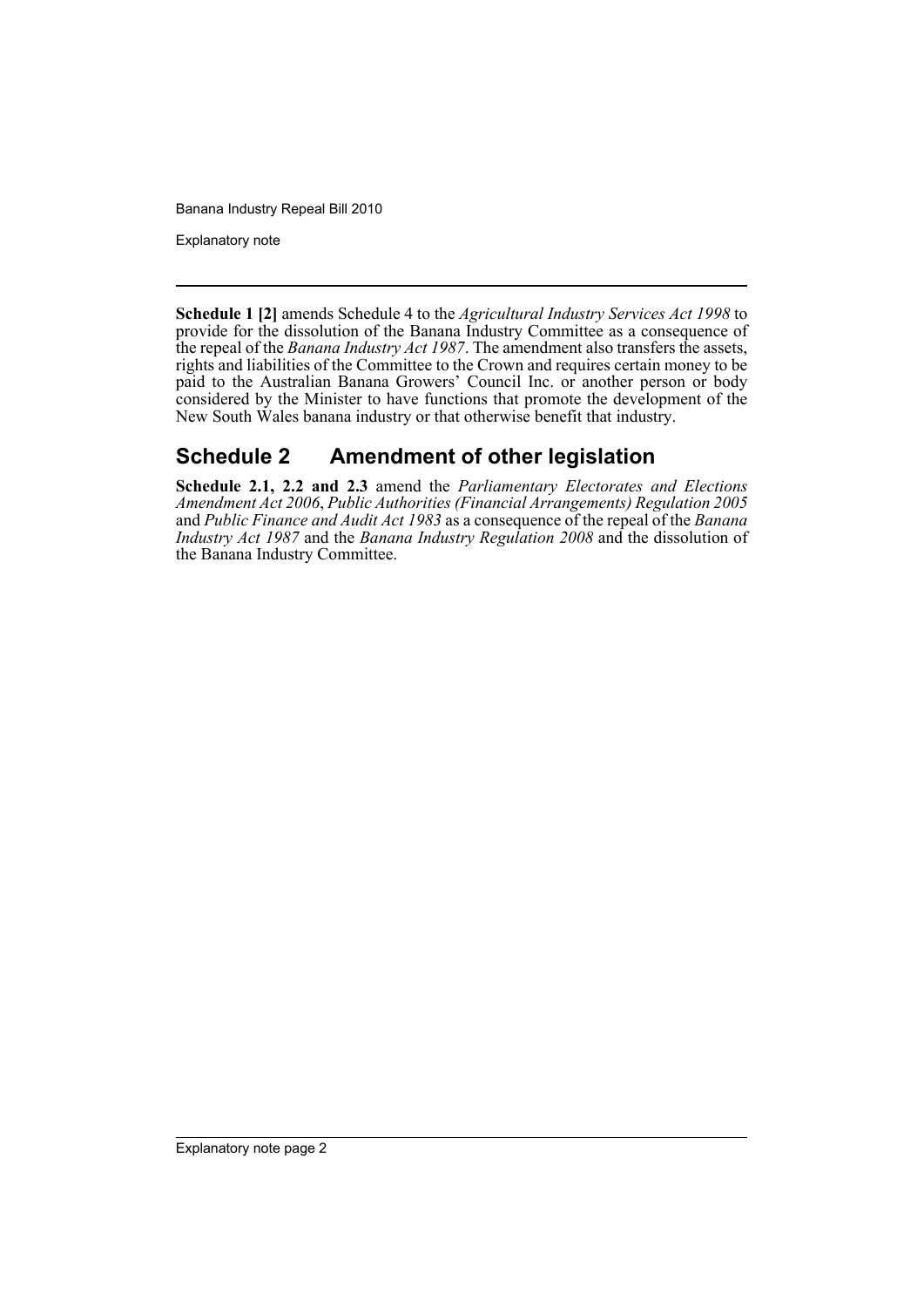First print



New South Wales

# **Banana Industry Repeal Bill 2010**

## **Contents**

|                                                     | Page                                                                                                         |
|-----------------------------------------------------|--------------------------------------------------------------------------------------------------------------|
| Name of Act                                         | 2                                                                                                            |
| Commencement                                        | 2                                                                                                            |
| Repeal of Banana Industry Act 1987 No 66 and Banana |                                                                                                              |
| Industry Regulation 2008                            | 2                                                                                                            |
|                                                     |                                                                                                              |
| No 45                                               | 3                                                                                                            |
|                                                     |                                                                                                              |
|                                                     | Schedule 1 Amendment of Agricultural Industry Services Act 1998<br>Schedule 2 Amendment of other legislation |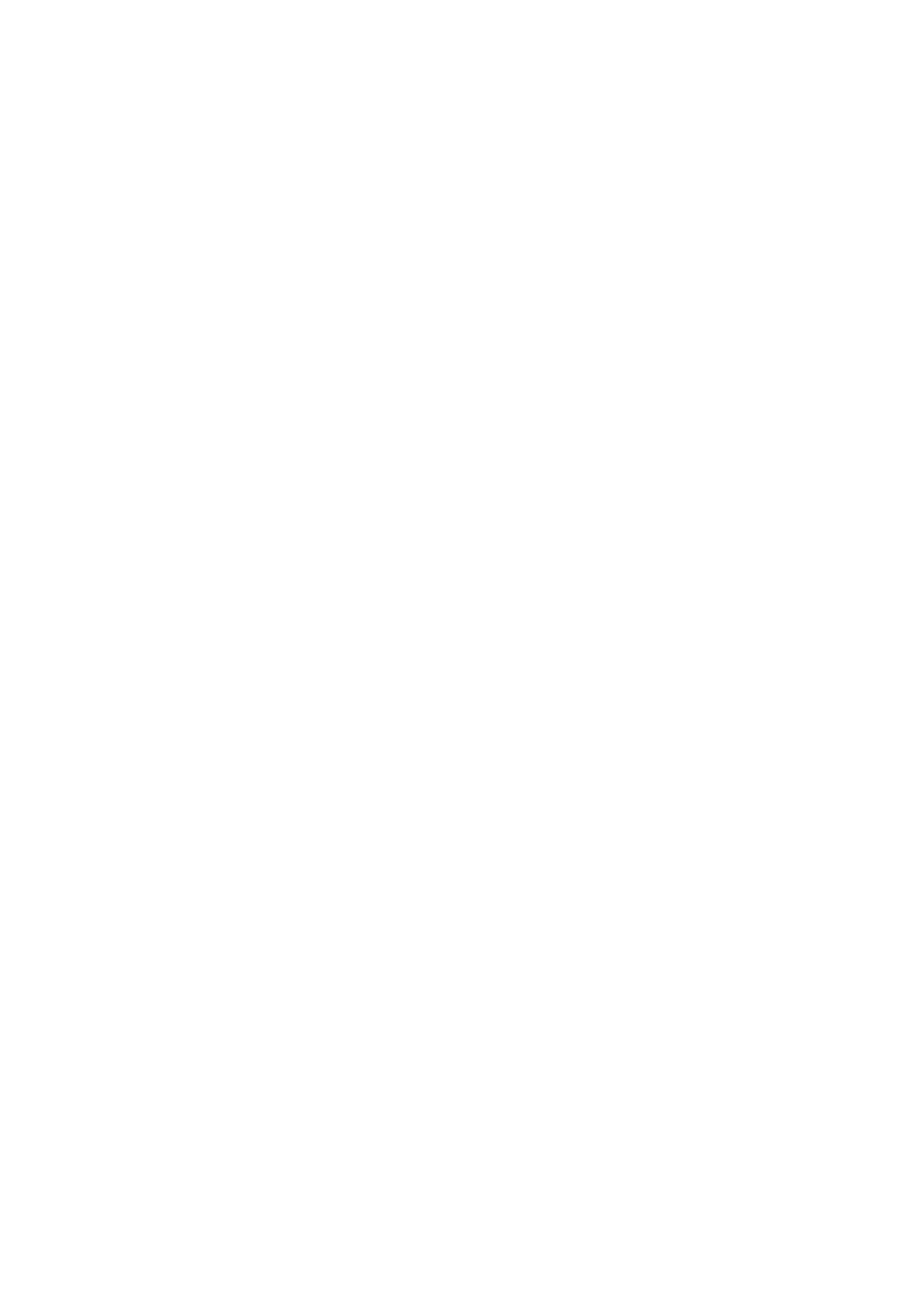

New South Wales

# **Banana Industry Repeal Bill 2010**

No , 2010

#### **A Bill for**

An Act to repeal the *Banana Industry Act 1987* and dissolve the Banana Industry Committee; and to make consequential amendments to certain other legislation.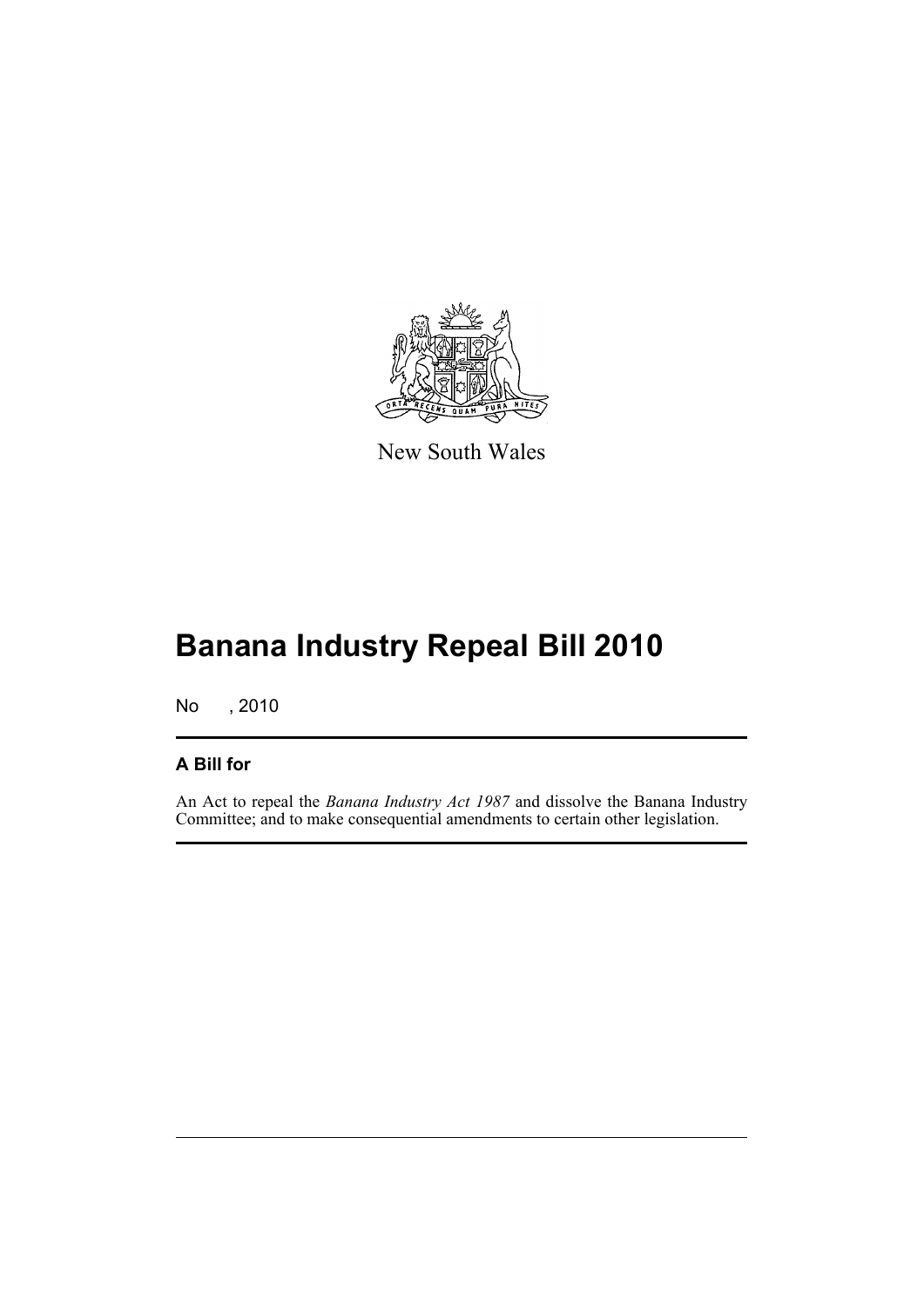<span id="page-5-2"></span><span id="page-5-1"></span><span id="page-5-0"></span>

|   | The Legislature of New South Wales enacts:                                             | 1      |  |
|---|----------------------------------------------------------------------------------------|--------|--|
|   | Name of Act                                                                            | 2      |  |
|   | This Act is the Banana Industry Repeal Act 2010.                                       | 3      |  |
|   | <b>Commencement</b>                                                                    | 4      |  |
|   | This Act commences on 1 July 2010.                                                     | 5      |  |
| 3 | Repeal of Banana Industry Act 1987 No 66 and Banana Industry<br><b>Regulation 2008</b> |        |  |
|   | The Banana Industry Act 1987 and Banana Industry Regulation 2008<br>are repealed.      | 8<br>9 |  |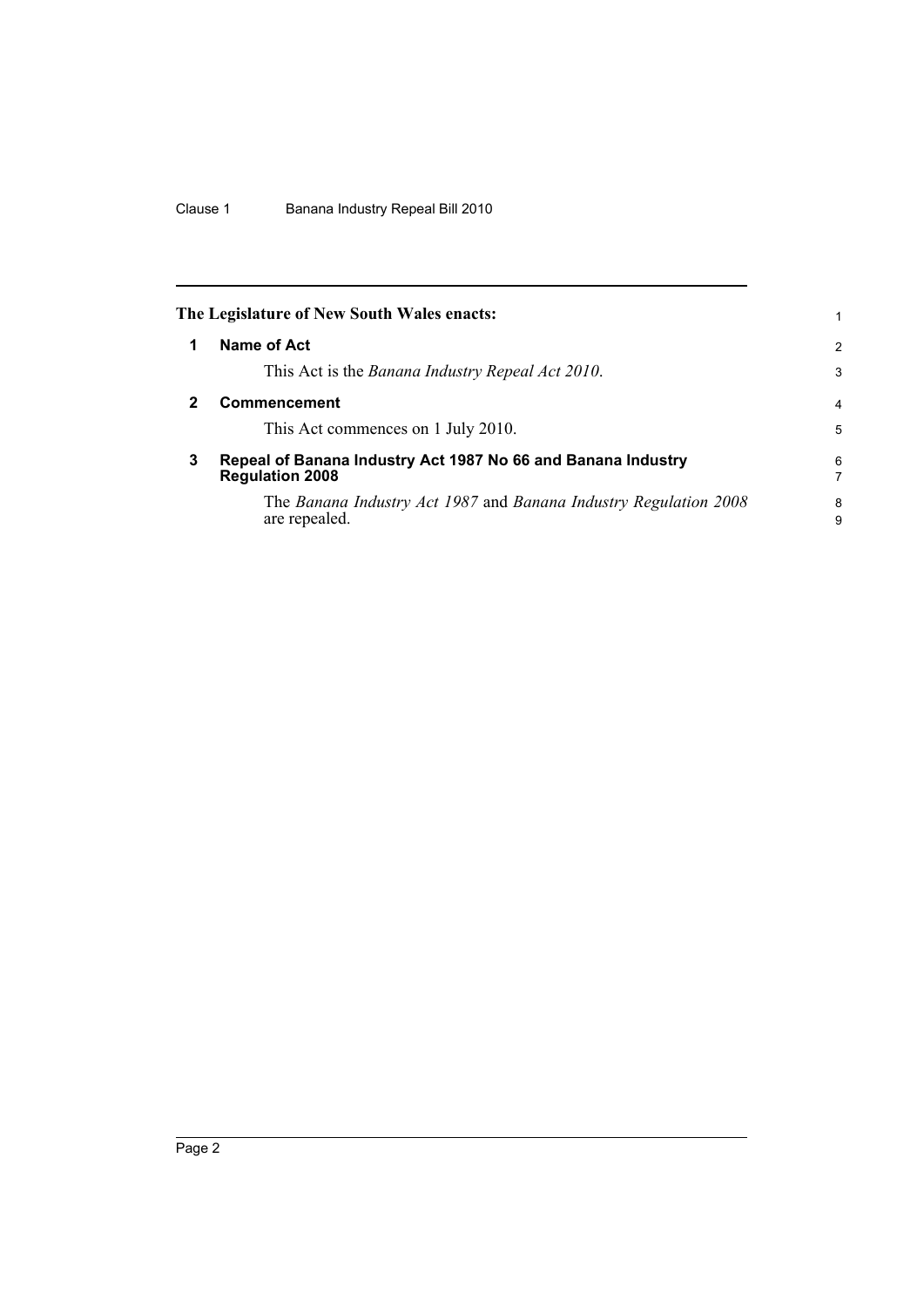Amendment of Agricultural Industry Services Act 1998 No 45 Schedule 1

<span id="page-6-0"></span>

|     | <b>Schedule 1</b> |     | <b>Amendment of Agricultural Industry</b><br>Services Act 1998 No 45                                                                                                                                                                                                                                 | $\mathbf{1}$<br>2          |
|-----|-------------------|-----|------------------------------------------------------------------------------------------------------------------------------------------------------------------------------------------------------------------------------------------------------------------------------------------------------|----------------------------|
| [1] |                   |     | Schedule 4 Savings, transitional and other provisions                                                                                                                                                                                                                                                | 3                          |
|     |                   |     | Insert at the end of clause $1(1)$ :                                                                                                                                                                                                                                                                 | $\overline{4}$             |
|     |                   |     | Banana Industry Repeal Act 2010                                                                                                                                                                                                                                                                      | 5                          |
| [2] |                   |     | Schedule 4, Part 7                                                                                                                                                                                                                                                                                   | 6                          |
|     |                   |     | Insert after Part 6:                                                                                                                                                                                                                                                                                 | $\overline{7}$             |
|     | Part 7            |     | Provisions consequent on enactment of<br><b>Banana Industry Repeal Act 2010</b>                                                                                                                                                                                                                      | 8<br>9                     |
|     |                   |     |                                                                                                                                                                                                                                                                                                      |                            |
|     | 20                |     | <b>Definitions</b>                                                                                                                                                                                                                                                                                   | 10                         |
|     |                   |     | In this Part:                                                                                                                                                                                                                                                                                        | 11                         |
|     |                   |     | former Committee means the Banana Industry Committee<br>constituted by the Banana Industry Act 1987.                                                                                                                                                                                                 | 12<br>13                   |
|     | 21                |     | <b>Dissolution of Banana Industry Committee</b>                                                                                                                                                                                                                                                      | 14                         |
|     |                   | (1) | On the repeal of the Banana Industry Act 1987 (the former Act),<br>the former Committee is dissolved.                                                                                                                                                                                                | 15<br>16                   |
|     |                   | (2) | No remuneration or compensation is payable to any person as a<br>result of the dissolution of the former Committee or the repeal of<br>the former Act.                                                                                                                                               | 17<br>18<br>19             |
|     | 22                |     | Transfer of assets, rights and liabilities                                                                                                                                                                                                                                                           | 20                         |
|     |                   | (1) | In this clause:                                                                                                                                                                                                                                                                                      | 21                         |
|     |                   |     | <i>assets</i> means any legal or equitable estate or interest (whether<br>present or future and whether vested or contingent and whether<br>personal or assignable) in real or personal property of any<br>description (including money) and includes securities, choses in<br>action and documents. | 22<br>23<br>24<br>25<br>26 |
|     |                   |     | <i>instrument</i> means an instrument (other than this Act) that<br>creates, modifies or extinguishes rights or liabilities (or would do<br>so if lodged, filed or registered in accordance with any law), and<br>includes any judgment, order or process of a court.                                | 27<br>28<br>29<br>30       |
|     |                   |     | <i>liabilities</i> means any liabilities, debts or obligations (whether<br>present or future and whether vested or contingent and whether<br>personal or assignable).                                                                                                                                | 31<br>32<br>33             |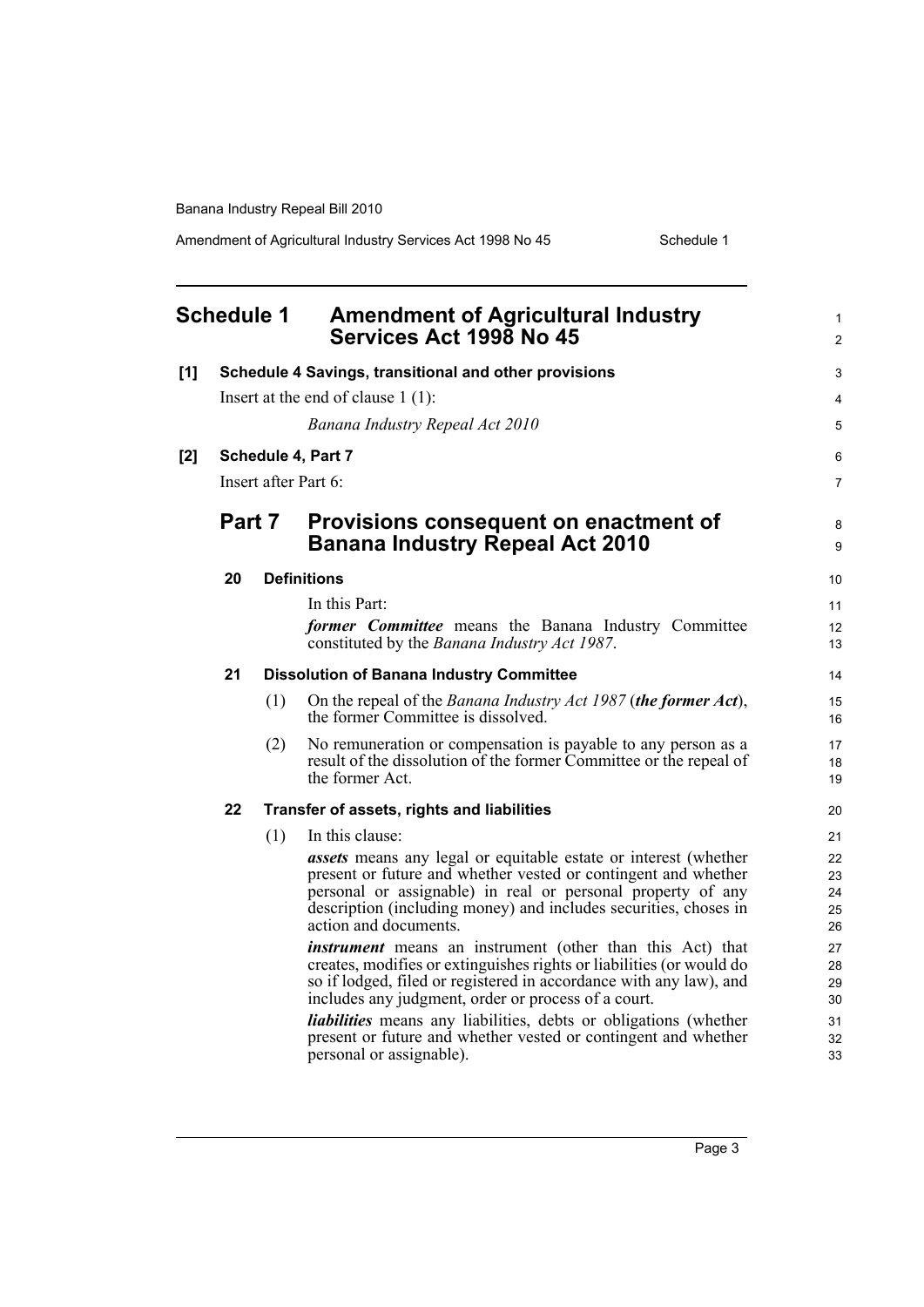Schedule 1 Amendment of Agricultural Industry Services Act 1998 No 45

*rights* means any rights, powers, privileges or immunities (whether present or future and whether vested or contingent and whether personal or assignable).

- (2) On the dissolution of the former Committee, the assets, rights and liabilities of the former Committee are transferred to the Crown.
- (3) On and from the date on which the assets, rights and liabilities are transferred by subclause (2), the following provisions have effect with respect to the transfer:
	- (a) the transferred assets vest in the Crown by virtue of this clause and without the need for any conveyance, transfer, assignment or assurance,
	- (b) the transferred rights and liabilities become, by virtue of this clause, the rights and liabilities of the Crown,
	- (c) all proceedings relating to the assets, rights or liabilities commenced before that date by or on behalf of, or against, the former Committee and pending immediately before that date are taken to be proceedings pending by or against the Crown,
	- (d) any act, matter or thing done or omitted to be done in relation to the assets, rights or liabilities before that date by, to or in respect of the former Committee is (to the extent to which that act, matter or thing has any force or effect) taken to have been done or omitted by, to or in respect of the Crown,
	- (e) the Crown has all the entitlements and obligations of the former Committee in relation to those assets, rights and liabilities that the former Committee would have had but for their transfer, whether or not those entitlements and obligations were actual or potential at the time of the transfer,
	- (f) a reference in any Act, in any instrument made under any Act or in any document of any kind to the former Committee is (to the extent that it relates to those assets, rights or liabilities) to be read as, or as including, a reference to the Crown.
- (4) The operation of this clause is not to be regarded:
	- (a) as a breach of contract or confidence or otherwise as a civil wrong, or
	- (b) as a breach of any contractual provision prohibiting, restricting or regulating the assignment or transfer of assets, rights or liabilities, or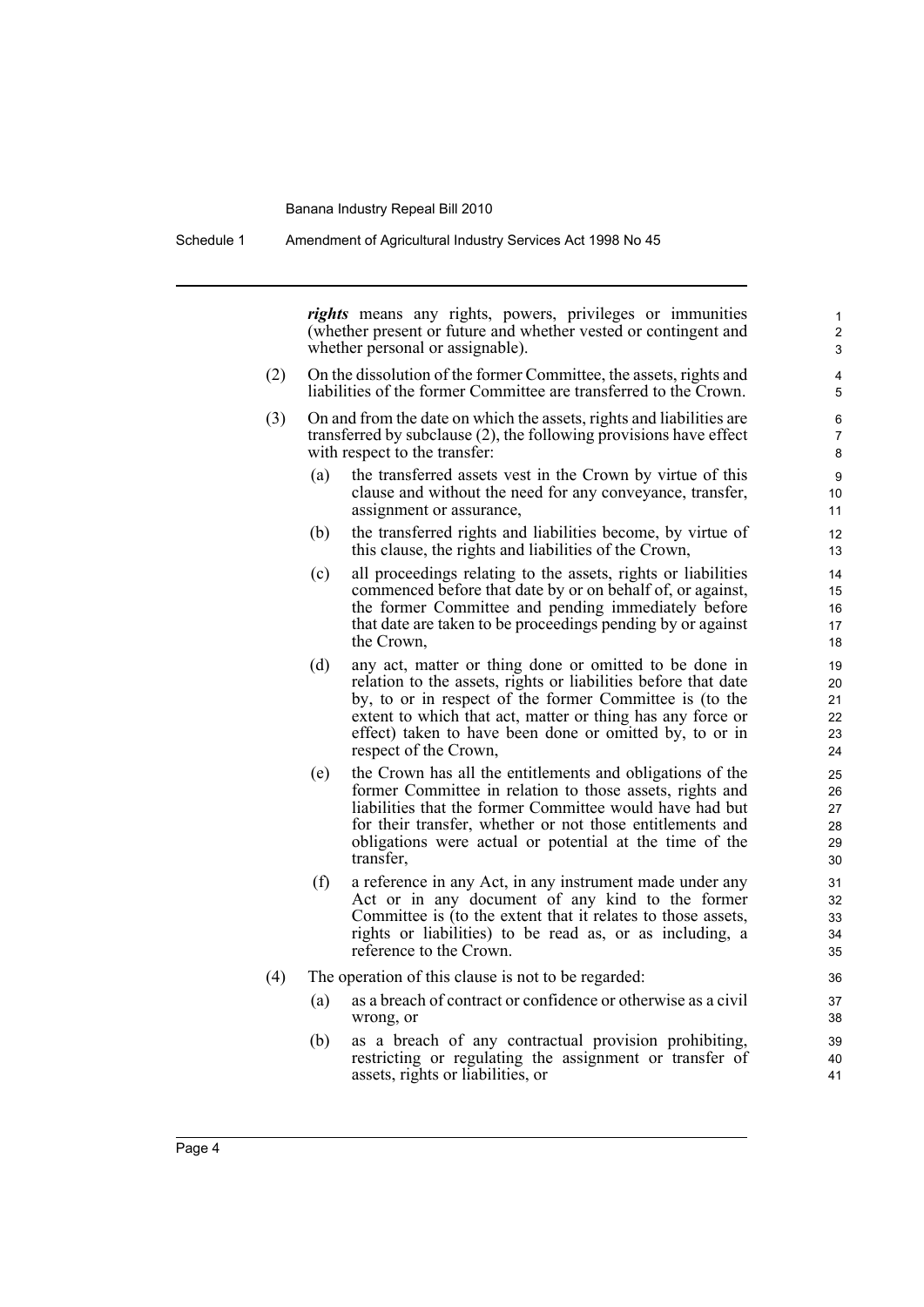#### Amendment of Agricultural Industry Services Act 1998 No 45 Schedule 1

|    |     | (c) | as giving rise to any remedy by a party to an instrument, or<br>as causing or permitting the termination of any instrument,<br>because of a change in the beneficial or legal ownership of<br>any asset, right or liability, or                                                                     | 1<br>$\overline{c}$<br>3<br>4 |
|----|-----|-----|-----------------------------------------------------------------------------------------------------------------------------------------------------------------------------------------------------------------------------------------------------------------------------------------------------|-------------------------------|
|    |     | (d) | as an event of default under any contract or other<br>instrument.                                                                                                                                                                                                                                   | 5<br>6                        |
| 23 |     |     | Reporting and making of payment                                                                                                                                                                                                                                                                     | 7                             |
|    | (1) |     | The Minister is to appoint a person:                                                                                                                                                                                                                                                                | 8                             |
|    |     | (a) | to prepare the report and statement required under section<br>43A of the <i>Public Finance and Audit Act 1983</i> in relation<br>to the former Committee, and                                                                                                                                       | 9<br>10<br>11                 |
|    |     | (b) | to recover charges, fees or other money due to the former<br>Committee immediately before its dissolution.                                                                                                                                                                                          | 12<br>13                      |
|    | (2) |     | The person appointed under subclause (1) is to be paid such<br>remuneration (if any) as the Minister may from time to time<br>determine.                                                                                                                                                            | 14<br>15<br>16                |
|    | (3) |     | For the purposes of section 43A of the <i>Public Finance and Audit</i><br>Act 1983 only, the person appointed under subclause (1) is taken<br>to be the successor of the former Committee.                                                                                                          | 17<br>18<br>19                |
|    | (4) |     | The Minister is to ensure that the following is paid to the<br>Australian Banana Growers' Council Inc. or another person or<br>body considered by the Minister to have functions that promote<br>the development of the New South Wales banana industry or that<br>otherwise benefit that industry: | 20<br>21<br>22<br>23<br>24    |
|    |     | (a) | any money transferred to the Crown by the operation of<br>clause 22,                                                                                                                                                                                                                                | 25<br>26                      |
|    |     | (b) | any money realised from the sale of assets or rights so<br>transferred,                                                                                                                                                                                                                             | 27<br>28                      |
|    |     | (c) | any money recovered under this clause.                                                                                                                                                                                                                                                              | 29                            |
|    | (5) |     | The amount payable under subclause (4) may be paid subject to<br>such conditions as the Minister considers appropriate.                                                                                                                                                                             | 30<br>31                      |
|    | (6) |     | The Minister may deduct the following amounts from the money<br>payable under subclause (4):                                                                                                                                                                                                        | 32<br>33                      |
|    |     | (a) | the cost of satisfying any liabilities transferred to the<br>Crown under clause 22,                                                                                                                                                                                                                 | 34<br>35                      |
|    |     | (b) | any costs associated with the disposal of assets or rights of<br>the former Committee,                                                                                                                                                                                                              | 36<br>37                      |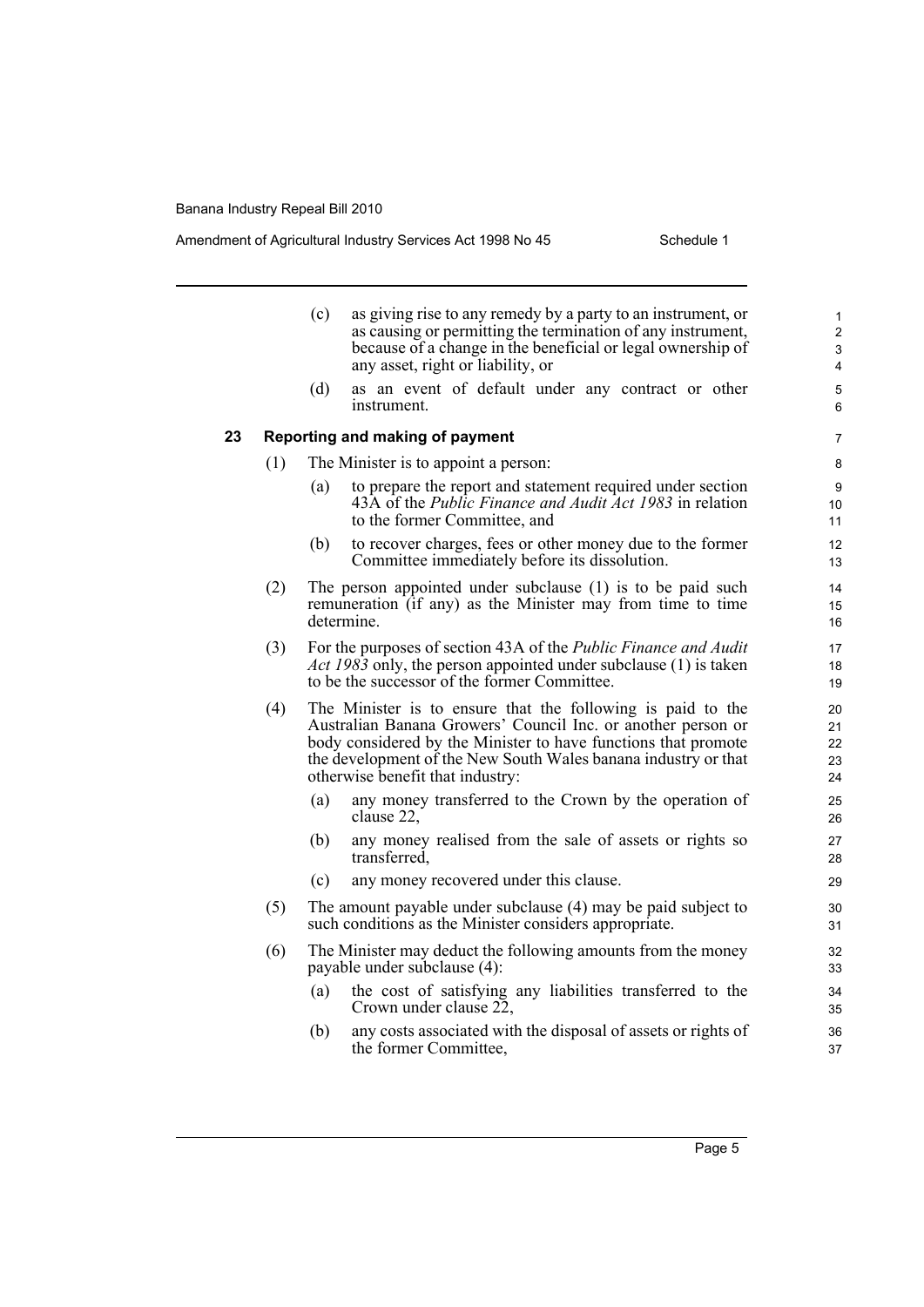Schedule 1 Amendment of Agricultural Industry Services Act 1998 No 45

- (c) the cost of recovering money due to the former Committee,
- (d) any other costs associated with the dissolution of the former Committee.